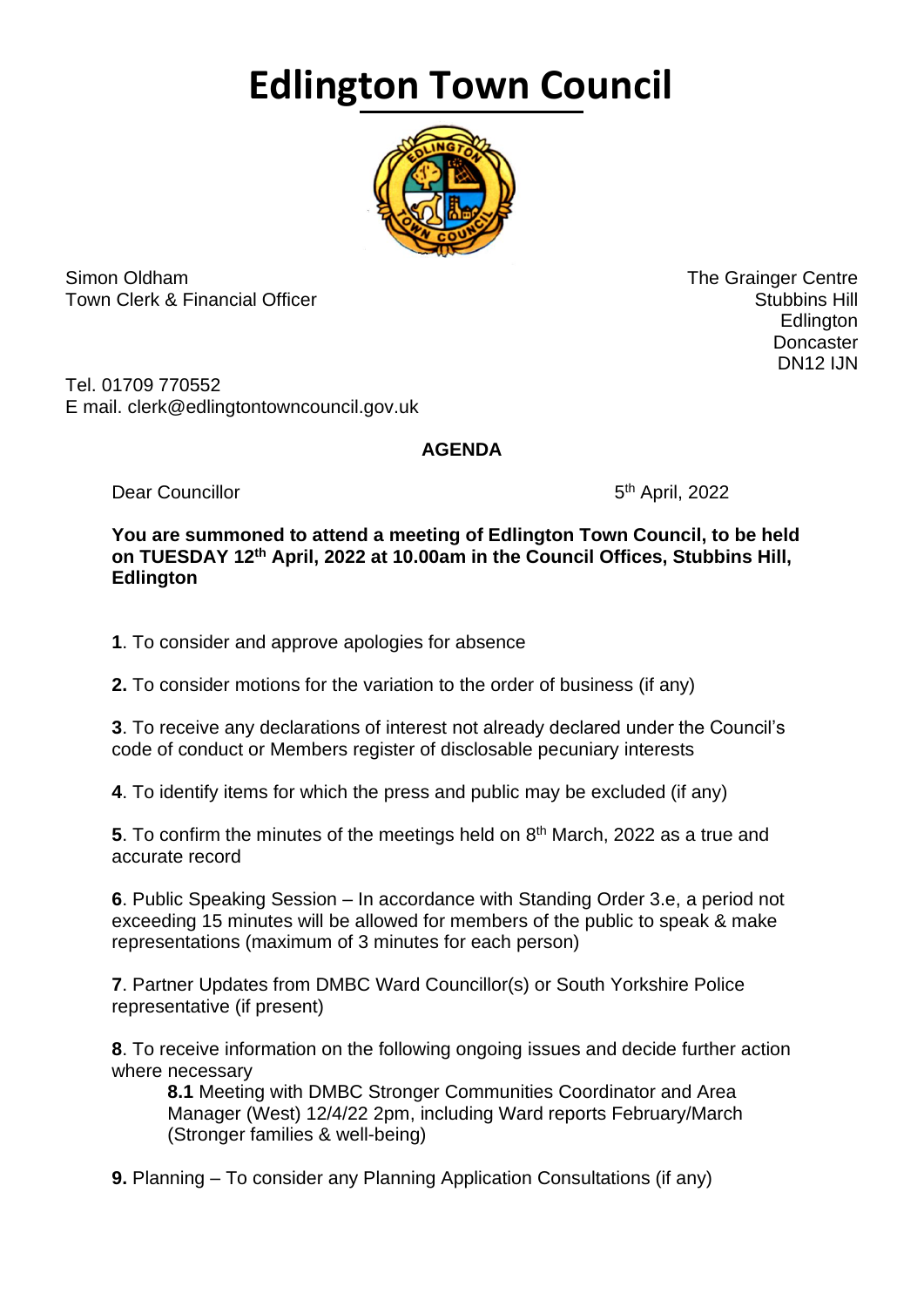**10**. Report of the Clerk – To receive updates and consider matters in respect of: **10.1** Burial ground – a) acquisition of flail mower for grounds maintenance **10.2** Allotments – a) letter from Group 5 Allotment Committee re land adjacent to their South boundary; b) Group 1 Martinwells site- update on Committee issues and staging of an AGM and associated site management **10.3** Community Centre

**10.4** Recreation Ground/Miners Memorial Garden – a) update on recreation pavilion inspection 4/4/22 and development/strategy for ground as a whole going forwards

**10.5** Improvement Projects & Events – a) Preparations for Queen's Platinum Jubilee commemoration – notes of meeting with partner/local community groups 29/3/22; b) Remembrance Sunday – preparations and update on site visit to Balby barracks re Army Cadet's participation

**10.6** "Improving communications with and standing in the local community" working group – moving forward

**10.7** Community Woodland – prospects for utilising Tesco Bags of Help grant £1k & prospects for use for outdoor forest learning

**10.8** Seeking quotations for disposal of bulky waste items in the village – draft advert

**10.9** Quotation from Doncaster Electrical to replace all lighting within the Grainger Centre to LED as a climate emergency measure to improve energy efficiency

**10.10** PKF Littlejohn – External Auditor, process and timetable for submission of the Annual Governance & Accountability Return (AGAR) 2021/22

**10.11** Scheduling of this years' Annual Parish meeting with local electors **10.12** Scheduling a Working Group meeting to review current fees & charges and the prospects for them to be self - financing in 2023/24 (Cemetery, Allotments, Grainger Centre hire)

- **11**. Mayor's Announcements (if any)
- **12**. Matters requested by Councillors

**12.1** Introductory invite to local businesses to meet the new Town Mayor

**12.2** Prospects for a Spring community litter pick and identified location(s)

**12.3** St Leger Homes land next to Cenotaph garden – prospects of acquisition re a development project

**12.4** State of land opposite the Grainger Centre – Cross Street and prospects re development

**12.5** Lobbying DMBC/Chamber of Commerce re promoting Edlington to local businesses as development opportunities

**12.6** Progressing a review of existing parks/green spaces in Edlington

**12.7** Queen's jubilee canopy - planting of oak tree at Cemetery with plaque re centenary

## **13**. Financial matters:

**13.1** To note & receive a schedule of payments made April 2022 and income received during March

**13.2** Budgetary control/bank reconciliation as at 31/3/22

**13.3** Old Edlington Tenant's & Residents Association – grant application

**13.4** Expect Youth – grant application